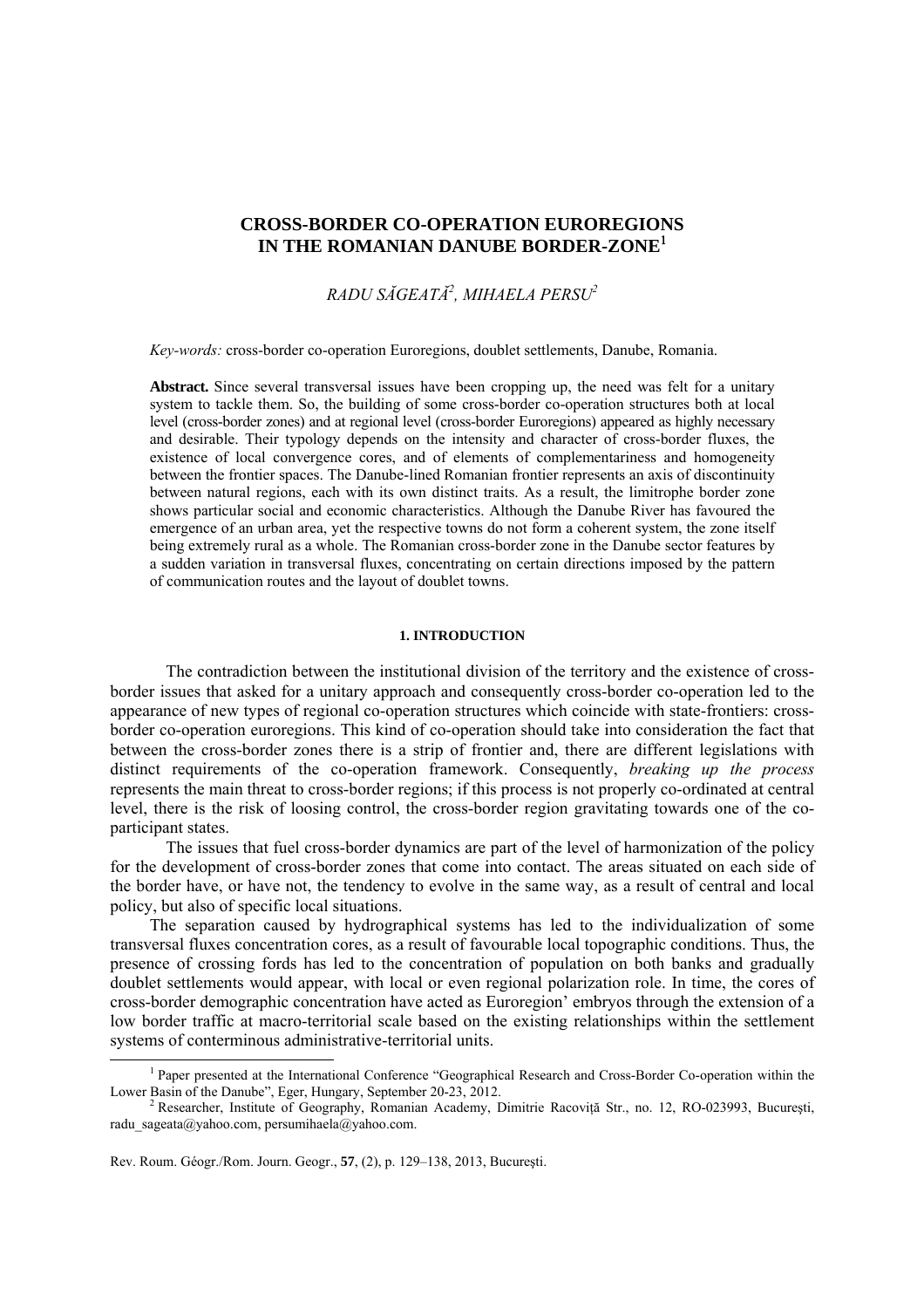This is also the case of the cross-border zone in the Romanian Danube sector; throughout the centuries, the river was both an important axis of structuring transversal fluxes and the main navigation thoroughfare, which favoured longitudinal fluxes between Central Europe and the Black Sea Basin. Its presence generated a real "urban belt" in the southern part of this country, contributing to the development of a specific economic activity, thereby increasing the polarization potential of port towns. The latter is closely related to connecting harbours to the land transport system, and to some towns acting as customs points (Fig. 1).



Fig. 1 – The doublet settlements within the Danube-lined sector of the Romanian border and categories of connections materialized through them.

## **2. THE HISTORICAL CONTEXT AFTER THE SECOND WORLD WAR**

After the Second World War, the Romanian Sector of the Danube became an axis that attracted different industries (Fig. 2):

- *chemistry* at Drobeta-Turnu Severin, Turnu Măgurele, Giurgiu, Brăila and Tulcea;
- *water-power stations* at Iron Gate I and II;
- *thermal-power stations* at Drobeta-Turnu Severin, Brăila and Galaţi;
- *integrated metallurgical complexes* at Galaţi and Călăraşi;
- *nuclear-power stations* at Cernavodă.



Fig. 2 – The urban system in the Lower Sector of the Danube.

1. Bridges; 2. River harbours; 3. River-maritime harbours; 4. Maritime harbours; 5. Airports; 6. Copper ore extraction centres; 7. Iron-and-steel estates; 8. Ship-yards; 9. Chemical and petro-chemical industries; 10. Buildingmaterials industries; 11. Paper and cellulose industries; 12. Cement factories; 13. Thermal-power stations; 14. Water-power stations; 15. Nuclear-electric stations; 16. Terrestrial borders; 17. Cross-border connections.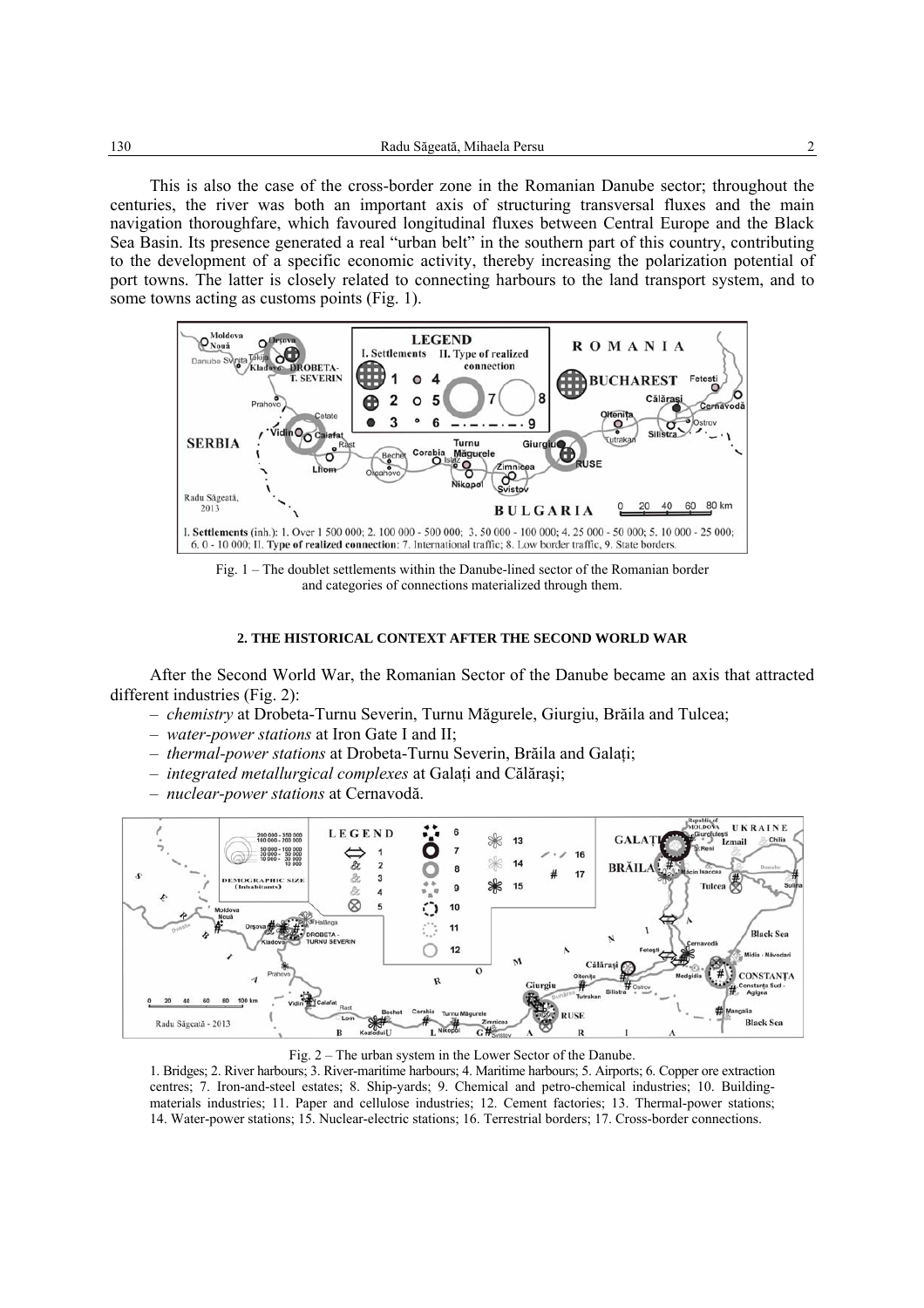As a result, ecological problems with cross-border implications favoured by northeast and northwest winds cropped up, tensioning cross-border relationships several times.

Following the structural changes after 1989, the economic evolution of settlements in the Romanian sector of the Danube took up a negative course.

The causes behind this process are:

– the general decline of the Romanian economy, with direct effects on the depleted volume of goods transited on the Danube and the industrial production capacity of units located in industrial ports;

– the dismemberment of COMECOM, resulting in the loss of some important markets, affected especially the export-oriented industrial branches, mainly metallurgy

– the dramatic decrease of investments in industry hindered the development and modernization of this sector, and maintained low-labour productivity levels;

– the intensification of environmental protection was a pressure element for the polluting industries (chemistry, metallurgy), forcing them to limit production in order to observe acceptable pollution standards.

#### **3. THE PRESENT SOCIO-ECONOMIC SITUATION THE EUROPEAN UNION STRATEGY FOR THE DANUBE REGION**

The analyzed space, although greatly transformed during the last  $20<sup>th</sup>$  century decades, is extremely rural, urban areas being fewer and scattered (Table 1).

The share of the active population and its professional structure show employment to stand between 29% and 76%, but most of the time the percentage is lower than the all-country average value, lowest values being registered in the highly rural countryside.

The low percentage of industrial population in the village area supports this assertion.

Taking into account the structure of the active population, some functional types of settlements can be outlined in terms of development and location: ship-building: *Orşova, Drobeta - Turnu Severin*, Giurgiu, Oltenita, Brăila, Galati, and Tulcea; iron-and-steel industry: Zimnicea, Călărasi and Galati; chemical industry: *Turnu Măgurele*, *Olteniţa* and *Tulcea* and agriculture.

| <b>Urban Settlements</b> | Number of population (inh.) |         |         |         | Change in population number $(\% )$ |           |           |           |
|--------------------------|-----------------------------|---------|---------|---------|-------------------------------------|-----------|-----------|-----------|
|                          | (Population census)         |         |         |         | (Population census)                 |           |           |           |
|                          | 1977                        | 1992    | 2002    | $2011*$ | 1977/1992                           | 1992/2002 | 2002/2011 | 1977/2011 |
| Moldova Nouă             | 15 973                      | 16 862  | 13917   | 11 603  | $+5.65$                             | $-21.16$  | $-19.94$  | $-37.64$  |
| Orsova                   | 13 701                      | 15 9 85 | 12 965  | 10 080  | $+16.67$                            | $-23.29$  | $-28.62$  | $-35.92$  |
| Drobeta - Turnu Severin  | 76 686                      | 115 526 | 104 557 | 88758   | $+50.64$                            | $-10.49$  | $-17.80$  | $+15.74$  |
| Calafat                  | 15 5 68                     | 20 4 35 | 18858   | 17 280  | $+31.26$                            | $-8.36$   | $-9.13$   | $+11.00$  |
| Bechet <sup>1</sup>      |                             |         | 3 8 6 4 | 3 5 4 2 |                                     |           | $-9.09$   |           |
| Dăbuleni <sup>1</sup>    |                             |         | 13888   | 12 297  |                                     |           | $-12.94$  |           |
| Corabia                  | 19 705                      | 22 5 22 | 20 610  | 14 978  | $+14.29$                            | $-9.28$   | $-37.60$  | $-31.56$  |
| Turnu Măgurele           | 32 341                      | 36 825  | 30 089  | 25 015  | $+13.86$                            | $-22.38$  | $-20.28$  | $-29.28$  |
| Zimnicea                 | 13 964                      | 17 140  | 15 672  | 13 170  | $+22.74$                            | $-9.37$   | $-19.00$  | $-6.03$   |
| Giurgiu                  | 51 544                      | 74 236  | 69 345  | 53 260  | $+44.02$                            | $-7.05$   | $-30.20$  | $+3.33$   |
| Oltenita                 | 24 4 14                     | 31 743  | 27 213  | 23 307  | $+30.02$                            | $-16.64$  | $-16.76$  | $-4.75$   |
| Călărasi                 | 49 727                      | 76 886  | 70 039  | 57 129  | $+54.62$                            | $-9.77$   | $-22.60$  | $+14.88$  |
| Fetesti                  | 27491                       | 34 945  | 33 294  | 27 795  | $+27.11$                            | $-4.96$   | $-19.78$  | $+1.10$   |
| Cernavodă                | 13 608                      | 22 046  | 18915   | 16 143  | $+62.01$                            | $-16.53$  | $-17.17$  | $+18.63$  |

*Table 1* 

The number of population in the Danubian towns of Romania (1977–2011).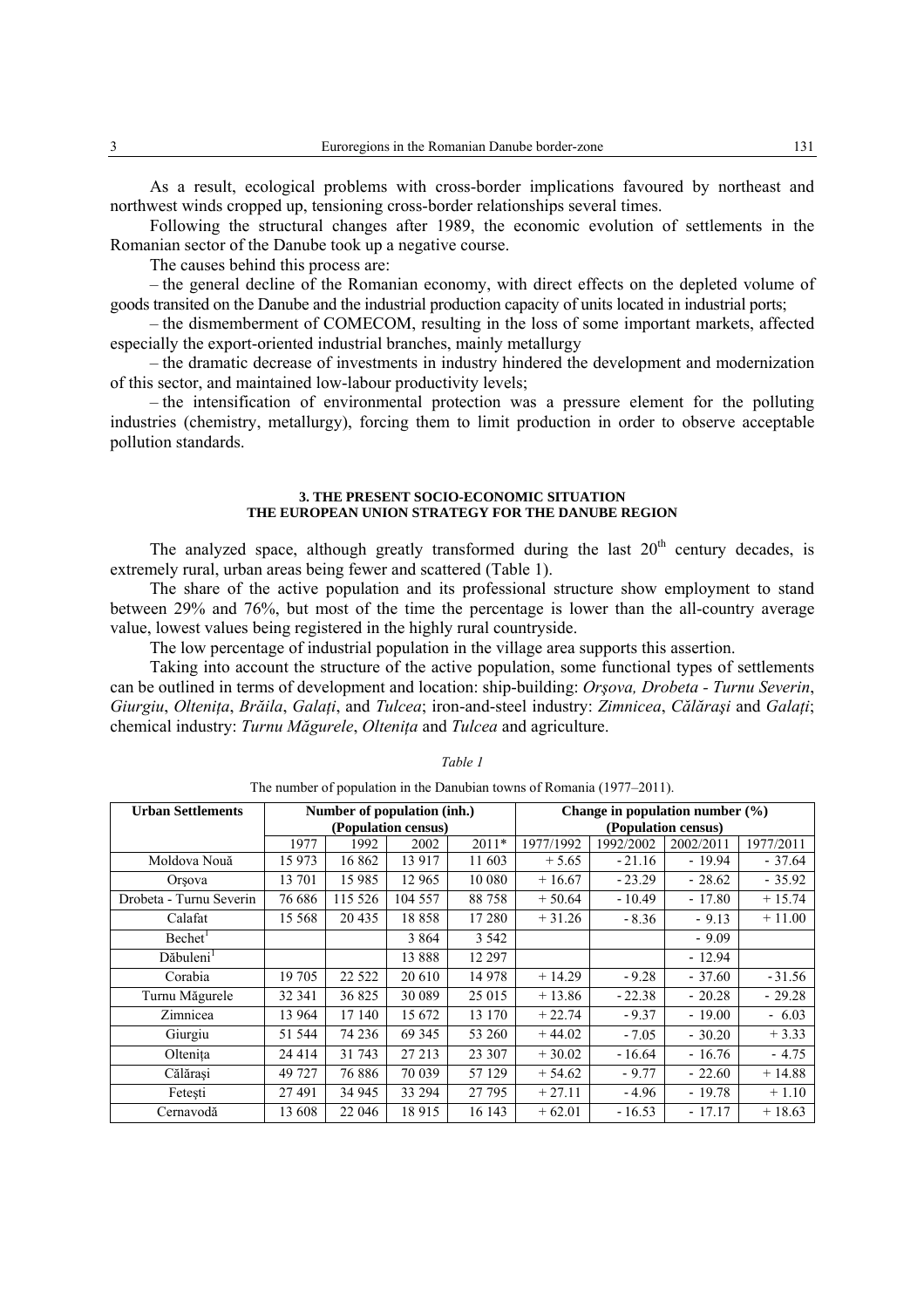| Hârsova                                                             | 8 2 3 9 | 10 342  | 10 097  | 9 1 2 7 | $+25.52$ | $-2.43$  | $-10.63$ | $+10.78$ |  |
|---------------------------------------------------------------------|---------|---------|---------|---------|----------|----------|----------|----------|--|
| Brăila                                                              | 195 659 | 234 706 | 216 292 | 176 004 | $+19.95$ | $-8.51$  | $-22.89$ | $-11.17$ |  |
| Măcin                                                               | 10 544  | 12 047  | 10 625  | 8 4 7 3 | $+14.25$ | $-13.38$ | $-25.40$ | $-24.44$ |  |
| Galati                                                              | 238 292 | 325 788 | 298 861 | 241 776 | $+36.72$ | $-9.01$  | $-23.61$ | $+1.46$  |  |
| Isaccea                                                             | 5 3 4 7 | 5 5 8 8 | 5 3 7 4 | 4 9 4 7 | $+4.51$  | $-3.98$  | $-8.63$  | $-8.08$  |  |
| Tulcea                                                              | 61 729  | 97 500  | 91 875  | 68 608  | $+57.95$ | $-6.12$  | $-33.91$ | $+11.14$ |  |
| Sulina                                                              | 4911    | 5492    | 4 6 0 1 | 3 9 0 3 | $+11.83$ | $-19.36$ | $-17.88$ | $-25.82$ |  |
| $T = 10004$<br>$2011 + 2011$ $111 + 1111$ $111 + 2111$ $111 + 2111$ |         |         |         |         |          |          |          |          |  |

*Table 1* (continuing)

2011 \* - Preliminary results; Bechet, Dăbuleni <sup>1</sup> – Towns since 2004

Source: Population Census 1977, 1992, 2002, 2011. Data processing by Radu Săgeată.

The European Union Strategy for the Danube Region represents a vast regional co-operation project signed by the representatives of 14 states and adopted by the Council of Europe on the 24<sup>th</sup> of June, 2011 after lengthy public debates and political, economic, administrative and scientific meetings (Bălteanu 2012, p. 8). The document includes the official communique and action plan of 11 priority domains, grouped by four axes: environmental protection, prosperity-building in the region and improvement of governance, also stipulating concrete actions for the sustainable development of each domain.

Transports fall into the "connectivity" axis, measures referring to traffic on the Danube and its navigable tributaries, alternative energy resources and development of tourism. The strategy starts from the reality that, for all the great importance of the Danube – Black Sea fluvial-maritime axis in enlarging economic relations between the EU and the Central Asian states, transport on the Danube is insufficiently developed. The idea is to have multi-modal terminals built in the Danubian ports until 2020, in order to better connect river transport to road-and-rail facilities (European Commission, 2012–b).

### **4. CROSS-BORDER CO-OPERATION EUROREGIONS IN THE ROMANIAN BORDER ZONE OF THE DANUBE SECTOR**

The topographic peculiarities, preferential directionalization and the intensity of cross-border fluxes are the factors that individualize and characterize a cross-border area.

The delimitation of the Romanian sector of the cross-border area depends on two essential elements:

– the closed character of the border, which imposes the degree of narrowness of cross-border area;

– the preferential orientation of transversal circulation axes, which determines the width in some specific sectors of maximum intensity of cross-border fluxes.

The intensity of cross-border is given by the exchange vectors caused by the doublet settlements, location and type of customs points (low frontier traffic, international traffic) and not least by the specific of connection axes (bridge or ferry-boat), which determines the intensity of cross-border fluxes.

In these conditions, cross-border co-operation in the Danubian sector imposed new exigencies: on the one hand, easing traffic flows, and on the other, securing the European Union's external frontiers by efficiently controlling the human and material fluxes arriving at its eastern borders.

The integration of Romania into the Schengen space, as well as the country's position at the eastern periphery of Europe's area of free circulation implies stressing co-operation exigencies, moreover so, as the Romanian ethnical element on both sides of the eastern border is very homogeneous. Therefore, facilitating cross-border traffic on either side of the Prut River is extremely necessary.

Between 2001 and 2005, a number of seven cross-border co-operation euroregions were formed: five with bilateral participation (Romanian-Serbian and Romanian-Bulgarian) and two, situated at the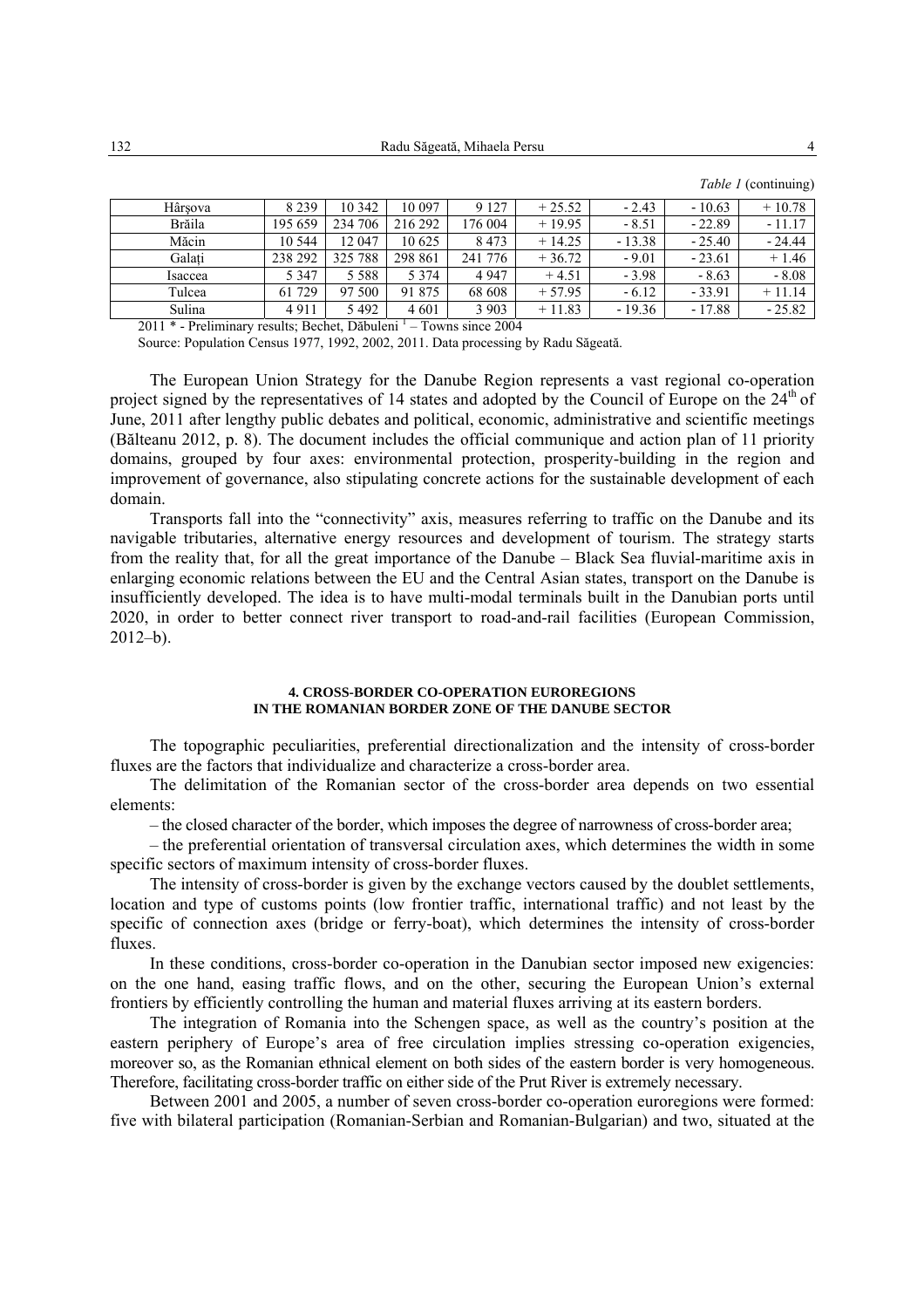EU eastern border, with trilateral participation (Romania, Bulgaria and Serbia; Romania, Ukraine and the Republic of Moldova).

*The Middle Danube-Iron Gate Euroregion* (Fig. 3) associates the Romanian counties of Caraş-Severin and Mehedinti, lying on the lefthandside of the Danube, with the Serbian districts of Branicesvski and Borski (Bor) on the righthandside of the River. Since the Romanian administrative units are larger, the Romanian sector covers 64.5% of all of the Euroregion's surface-area. The main cross-border polarizing nuclei are found in the Romanian sector: the towns of Drobeta-Turnu Severin  $(92,617 \text{ inh})$  and Resita (73,282 inh.) rank first in the urban hierarchy of Caras-Severin and Mehedinti counties; municipia: Caransebeş (24,689 inh.) and Orşova (10,441 inh.); the Serbian sector: Požarevac (44,183 inh.) and Bor (34,160 inh.).



Fig. 3 – Middle Danube – Iron Gate Euroregion. 1. Romanian sector; 2. Serbian sector; 3. Main polarizing cores; 4. Secondary polarizing cores; 5. State border.

What makes this Euroregion functional is in the first place is the homogeneous natural potential of the Danube Defile and of the adjacent mountain zones. Thus, the co-operation framework is based on the protection of fragile natural ecosystems, a *sine qua non* for sustainable regional development. The two hydro-power and navigation systems in this Danubian sector (Iron Gate I and II) have engendered a very anthropogenic landscape, so that rare or endemic ecosystems are highly vulnerable.

*The "Danube 21" Association of cross-border co-operation* (Fig. 4) belongs to the category of euroregions is formed of three sectors: Romanian, Serbian and Bulgarian. Just like the former Euroregion it is situated on the external EU frontier. As Serbia is expected to join the European Union, the two Euroregions will fall inside the EU space, at the junction between Central Europe and the West Balkans. Euroregion "Danube 21" is an associative structure grouping 8 Serbian, and 8 Bulgarian municipalities and 5 Romanian administrative territorial units: 4 communes and one town. Cross-border converging nuclei make it functional Vidin (48,071 inh.), Zaječar (43,860 inh.), Calafat (17,336 inh.) and the Calafat-Vidin bridge across the River (Danube Bridge 2), inaugurated on June 14, 2013. The geostrategic importance of the bridge lies in revitalising the Athens – Sofia – Timişoara – Budapest traffic axis, as an alternative to the old Ruse – Giurgiu – Bucharest one with connections to the former Soviet space.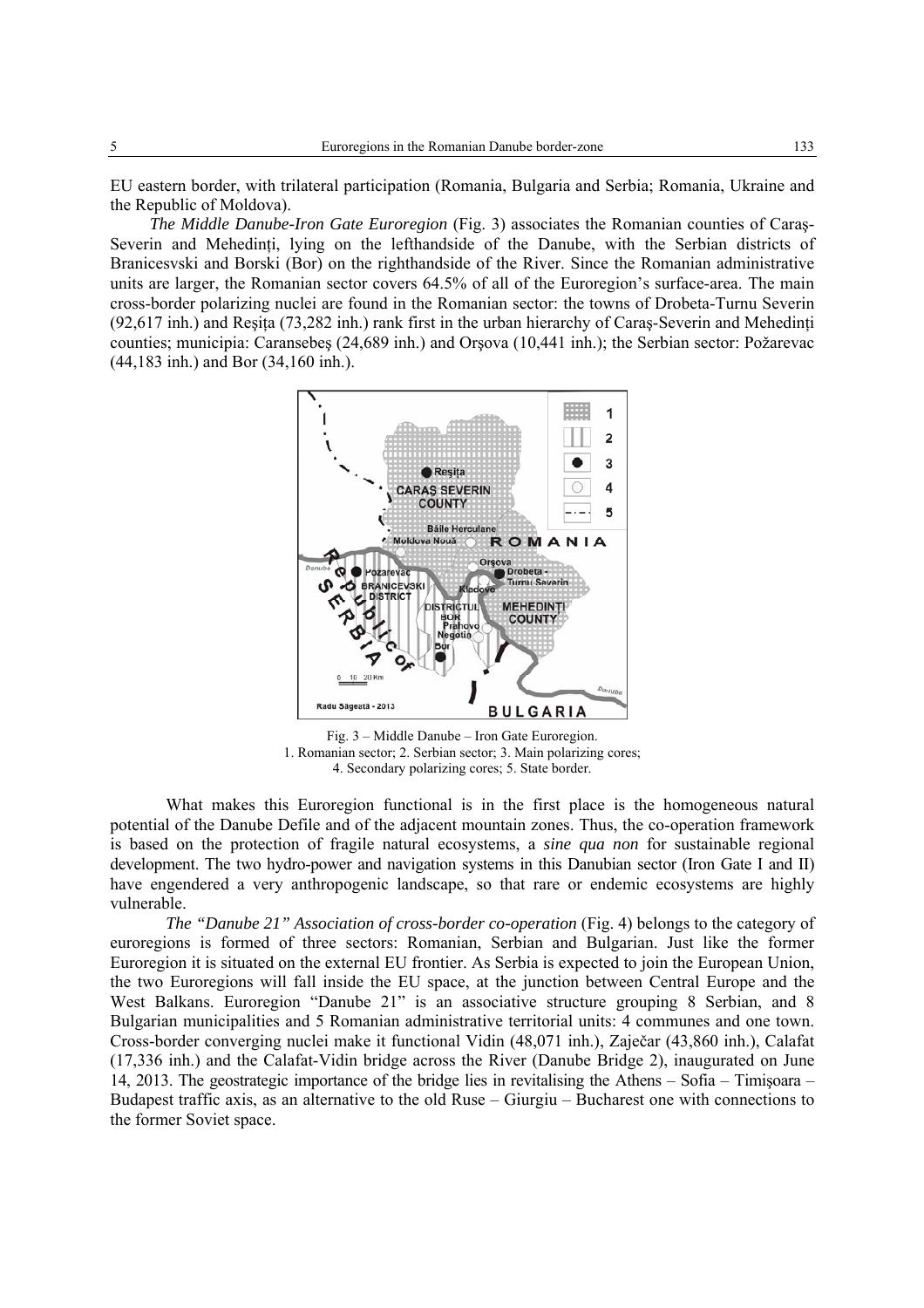

Fig. 4 – "Danube 21" Cross-border Co-operation Association. 1. Romanian Sector; 2. Serbian Sector; 3. Bulgarian Sector; 4 Polarizing cores; 5. State border.

A peculiar feature of the *"South Danube" Euroregion* (Fig. 5) is discontinuity of the Romanian sector, it consisting of four distinct areas corresponding to the administrative territory of four towns in Teleorman County: Alexandria, Roşiori de Vede and Zimnicea, fact that reduces considerably territorial functionality in the Romanian sector and implicity its viability. In opposition, the Bulgarian sector is contiguous, and has three municipalities: two (Nikopol and Belene) in Pleven Province and one (Svishtov) in Veliko-Tarnovo Province, so that this Euroregion has entirely an urban population (ca 564,000 inh.). Cross-border polarization axes are represented by doublet towns situated on either side of the River (Turnu Măgurele – Nikopol, and Zimnicea – Svishtov, respectively) connected by ferry-boat traffic.

*"Danubius"* and *"Giurgiu-Ruse"* are two overlapping Euroregions formed around the polarizing nucleus of Ruse (149,642 inh.) and Giurgiu (61,353 inh.), linked by the first bridge, built across the Danube (Danube Bridge 1, Friendship Bridge) in the Romanian-Bulgarian cross-border sector and commissioned on June 20, 1954. This is the main convergence axis of cross-border fluxes.



Fig. 5 – "South Danube" Euroregion.

1. Romanian Sector; 2. Bulgarian Sector; 3. State border.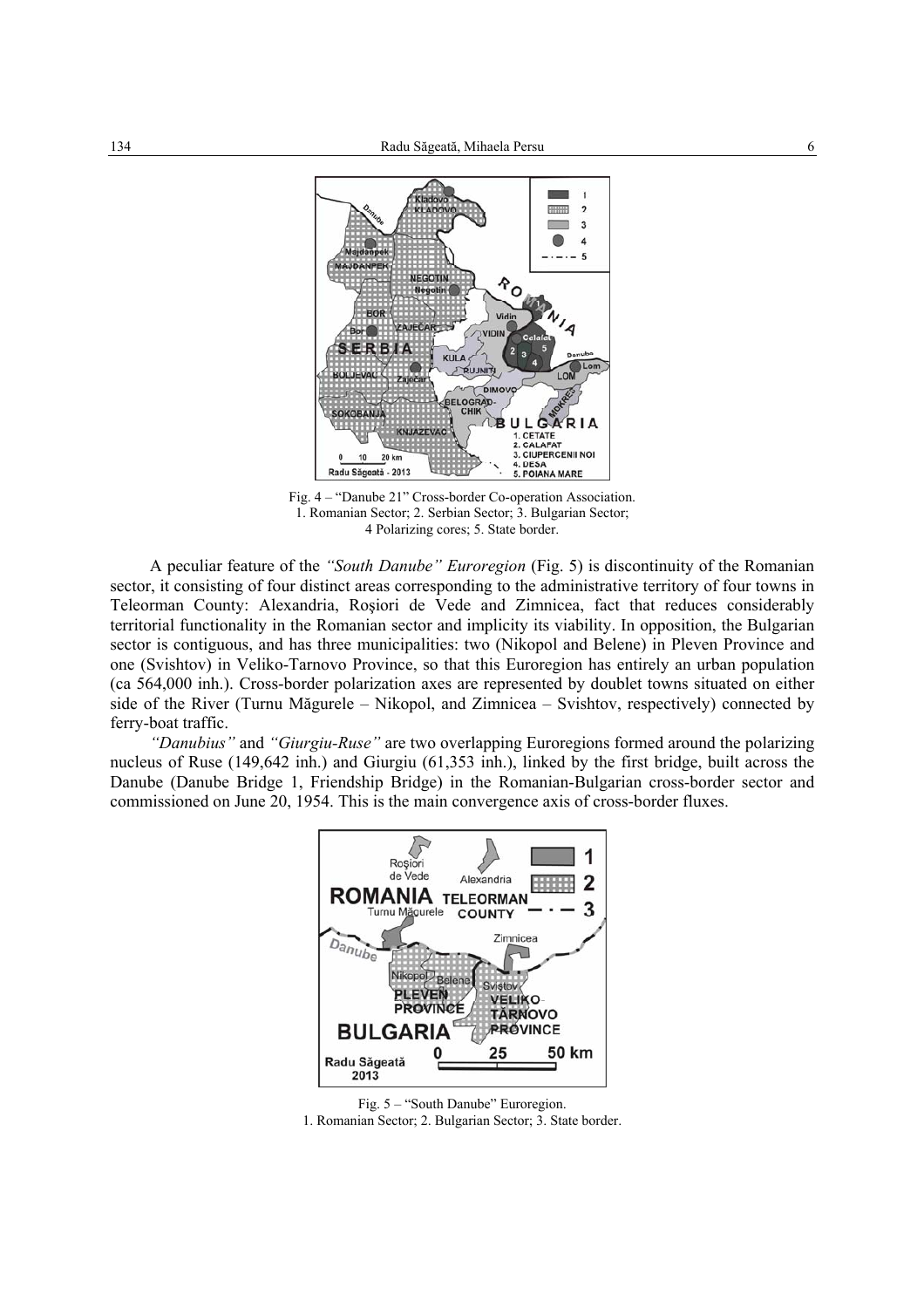*The "Danubius" Euroregion* (Fig. 6) is formed of the two administrative structures co-ordinated by the towns of Ruse in the Bulgarian sector (Ruse Province with 8 municipalities) and Giurgiu in the Romanian sector (with three towns, one of them a municipium, and 51 communes). The Euroregion covers  $6,310 \text{ km}^2$  and has around 564,000 inhabitants.



Fig. 6 – "Danubius" Euroregion. 1. Romanian Sector; 2. Bulgarian Sector; 3. Polarizing cores; 4. Limits of municipalities; 5. Limits of the Euroregion; 6. State border.

*"Giurgiu-Ruse" Euroregion* (Fig. 7) is part of *"Danubius" Euroregion*, being co-ordinated by the same cross-border axis of polarization. It has but one town (Giurgiu Municipium), 14 communes in Giurgiu County, and 7 municipalities in Ruse Province. Total surface-area  $2,784 \text{ km}^2$ , and a population around 353,000 inhabitants.



Fig. 7 – "Giurgiu – Ruse" Euroregion.

1. Giurgiu; 2. Ruse; 3. Rural territories in Romania; 4. Rural territories in Bulgaria; 5. Limits of communes/municipalities; 6. State border; 7. The Danube.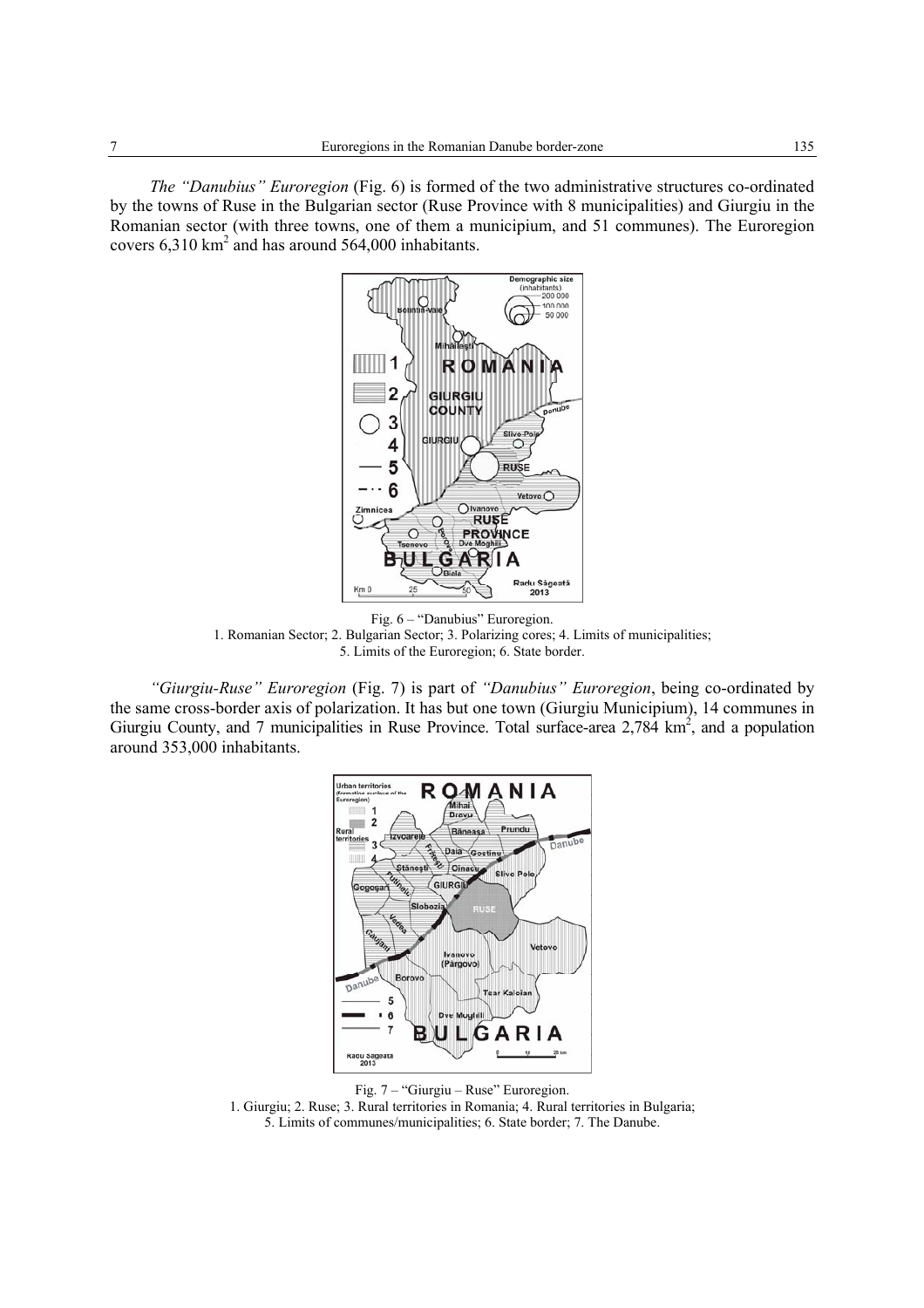*The Danube-Dobrogea Euroregion* (Fig. 8) is the only one in the Romanian-Bulgarian crossborder sector circumscribed to both a river cross-border sector (west of Călaraşi-Silistra doublet towns) and a terrestrial sector (between Călărași-Silistra and Vama Veche). It is the largest  $(24,177 \text{ km}^2)$ among the bilateral Romanian-Bulgarian cross-border co-operation euroregions, including three Romanian counties (Ialomița, Călărași and Constanța) and two Bulgarian provinces (Dobrich and Silistra). The system's functionality is ensured by Călărasi-Silistra and Oltenita-Tutrakan doublet towns in the Danubean cross-border sector (ferry-boat connection) and Negru Vodă – Kardam and Vama Veche – Durankan in the terrestrial sector. The main macro-territorial polarizing nucleus is Constanţa Municipium (283,872 inh.), lower hierarchical-rank towns being Călăraşi, Slobozia, Medgidia, Mangalia, Năvodari, Fetesti and Oltenita in the Romanian sector and Dobrich and Silistra in the Bulgarian sector (65,000 and 35,000 inh., respectively).



Fig. 8 – "Danube-Dobrogea" Euroregion 1. Polarizing cores; 2. Ports; 3. Navigable canals; 4. Administrative borders; 5. State border.

The Euroregion's economy is quite complex, featuring complementary sectors co-ordinated by sea ports (Constanţa-Sud – Agigea, Midia – Năvodari and Mangalia) and river ports (Olteniţa, Călăraşi, Cernavodă, Medgidia and Murfatlar); it has a diversified industry and remarkable littoral tourism assets both in the Romanian and Bulgarian sectors; agriculture, though on the decline, has a great prospective potential.

*The Lower Danube Euroregion* (Fig. 9) is the only one enjoying trilateral participation in the Romanian Danube cross-border sector that overlaps the EU eastern border. It is by far larger  $(53,468 \text{ km}^2;$ 3,909,000 inh.) than the other euroregions in the studied cross-border sector, due mostly to Odessa Region  $(33,310 \text{ km}^2, 2,687,000 \text{ inh})$ , in the Ukraine, which hosts the main polarization nucleus with macro-regional functions (Odessa City, 1,003,800 inh.), next in line, but at great distance, coming the Romania administrative centres (the towns of Galati – 249,432 inh; Brăila – 180,302 inh., and Tulcea – 73,707 inh.) and the Republic of Moldova towns (Cahul – 41,100 inh. and Cantemir – ca. 6,000 inh.).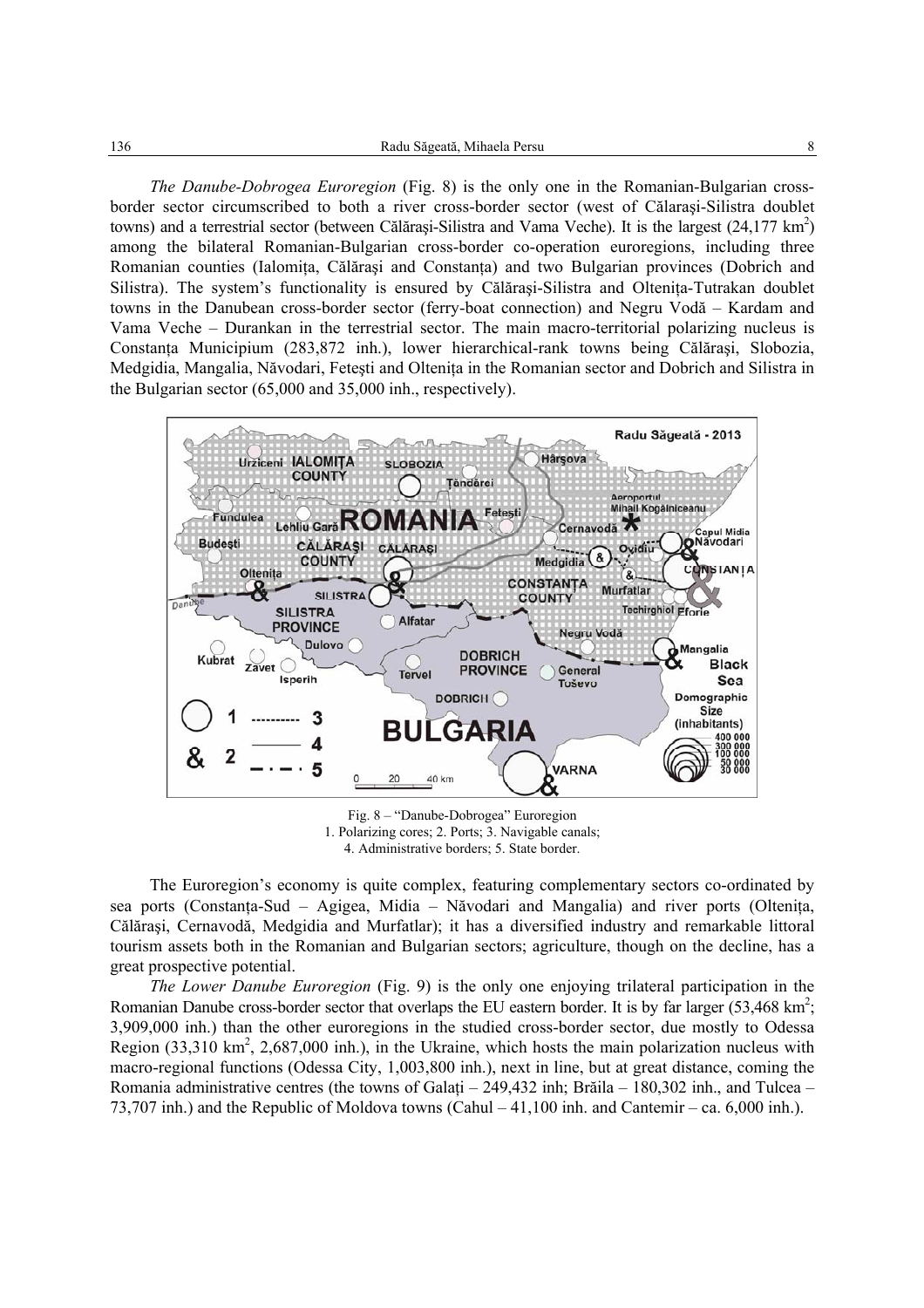

Fig. 9 – "Lower Danube" Euroregion. 1. Polarizing cores; 2. River ports; 3. Fluvio-maritime ports; 4. Sea ports; 5. Airport; 6. Borderlines; 7. Administrative bounds.

The cross-border co-operation framework of this Euroregion is governed by the necessity to secure the eastern EU frontier as best as possible, a prerequisite for Romania's accession to the Schengen space, and by the presence of the homogeneous Romanian ethnical bloc, especially in the Prut cross-border sector, which implies permeability of frontier flows. This situation accounts for several cross-border connections prevailing in the Moldova-Ukrainian sector, whereas in the sector in which Romania is a participant, connections between Romania and the Republic of Moldova are ensured by Oancea – Cahul and Galati – Giurgiulesti and between Romania and Ukraine by Galati – Reni axes.

#### **5. CONCLUSIONS**

Cross-border co-operation Euroregions represent territorial structures created to intensify interregional and cross-border co-operation, so as to obtain a coherent space for economic, scientific, social and cultural development.

The formation of these Euroregions is closely related to the intense cross-border co-operation within the western European space; urban cores of cross-border polarization and state border configuration are the main factors that generate them. The rapid industrial development in the post war period and liberalization of the customs regime have contributed to the development of urban agglomerations beyond national borders.